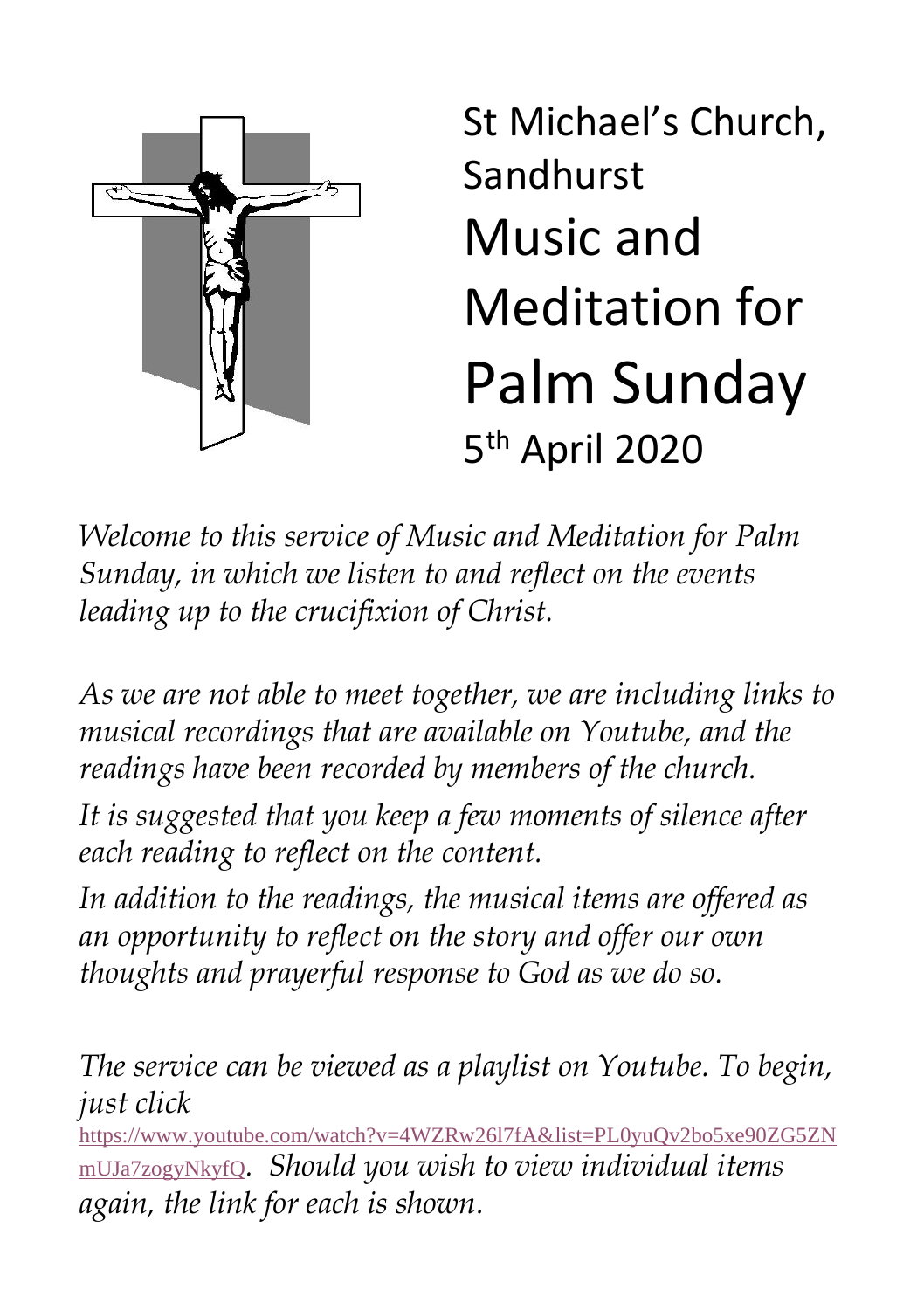**Processional:** *Sing, my tongue, the glorious battle*

[https://youtu.be/4WZRw26l7fA?list=PL0yuQv2bo5xe90ZG5ZNmUJa7zogy](https://youtu.be/4WZRw26l7fA?list=PL0yuQv2bo5xe90ZG5ZNmUJa7zogyNkyfQ) [NkyfQ](https://youtu.be/4WZRw26l7fA?list=PL0yuQv2bo5xe90ZG5ZNmUJa7zogyNkyfQ)

# **Collect for Palm Sunday**

[https://www.youtube.com/watch?v=n7M04zo3AMs&list=PL0yuQv2bo5xe9](https://www.youtube.com/watch?v=n7M04zo3AMs&list=PL0yuQv2bo5xe90ZG5ZNmUJa7zogyNkyfQ&index=2) [0ZG5ZNmUJa7zogyNkyfQ&index=2](https://www.youtube.com/watch?v=n7M04zo3AMs&list=PL0yuQv2bo5xe90ZG5ZNmUJa7zogyNkyfQ&index=2)

# *Hymn* All glory, laud and honour

[https://youtu.be/0TTV6](https://youtu.be/0TTV6-yuCTg?list=PL0yuQv2bo5xe90ZG5ZNmUJa7zogyNkyfQ) [yuCTg?list=PL0yuQv2bo5xe90ZG5ZNmUJa7zogyNkyfQ](https://youtu.be/0TTV6-yuCTg?list=PL0yuQv2bo5xe90ZG5ZNmUJa7zogyNkyfQ)

**Reading 1** *Holy Week* by Stephen Brown [https://www.youtube.com/watch?v=\\_](https://www.youtube.com/watch?v=_-kTrNI6jxg&list=PL0yuQv2bo5xe90ZG5ZNmUJa7zogyNkyfQ&index=4) [kTrNI6jxg&list=PL0yuQv2bo5xe90ZG5ZNmUJa7zogyNkyfQ&index=4](https://www.youtube.com/watch?v=_-kTrNI6jxg&list=PL0yuQv2bo5xe90ZG5ZNmUJa7zogyNkyfQ&index=4)

*Choir God so loved the world* by John Stainer [https://youtu.be/dLvthjDEUnQ?list=PL0yuQv2bo5xe90ZG5ZNmUJa7zogy](https://youtu.be/dLvthjDEUnQ?list=PL0yuQv2bo5xe90ZG5ZNmUJa7zogyNkyfQ) [NkyfQ](https://youtu.be/dLvthjDEUnQ?list=PL0yuQv2bo5xe90ZG5ZNmUJa7zogyNkyfQ)

**Reading 2** John 12:1-8 *Jesus is anointed at Bethany*

*Choir If ye love me* by Philip Wilby [https://youtu.be/UW2oJ9dYGm8?list=PL0yuQv2bo5xe90ZG5ZNmUJa7zogy](https://youtu.be/UW2oJ9dYGm8?list=PL0yuQv2bo5xe90ZG5ZNmUJa7zogyNkyfQ) [NkyfQ](https://youtu.be/UW2oJ9dYGm8?list=PL0yuQv2bo5xe90ZG5ZNmUJa7zogyNkyfQ)

If ye love me, keep my commandments, and I will pray the Father, and he shall give you another Comforter, that he may abide with you for ever, even the Spirit of Truth. (John 14:15-17)

*Hymn* My song is love unknown [https://youtu.be/GaR4DSjBLO4?list=PL0yuQv2bo5xe90ZG5ZNmUJa7zogy](https://youtu.be/GaR4DSjBLO4?list=PL0yuQv2bo5xe90ZG5ZNmUJa7zogyNkyfQ) [NkyfQ](https://youtu.be/GaR4DSjBLO4?list=PL0yuQv2bo5xe90ZG5ZNmUJa7zogyNkyfQ)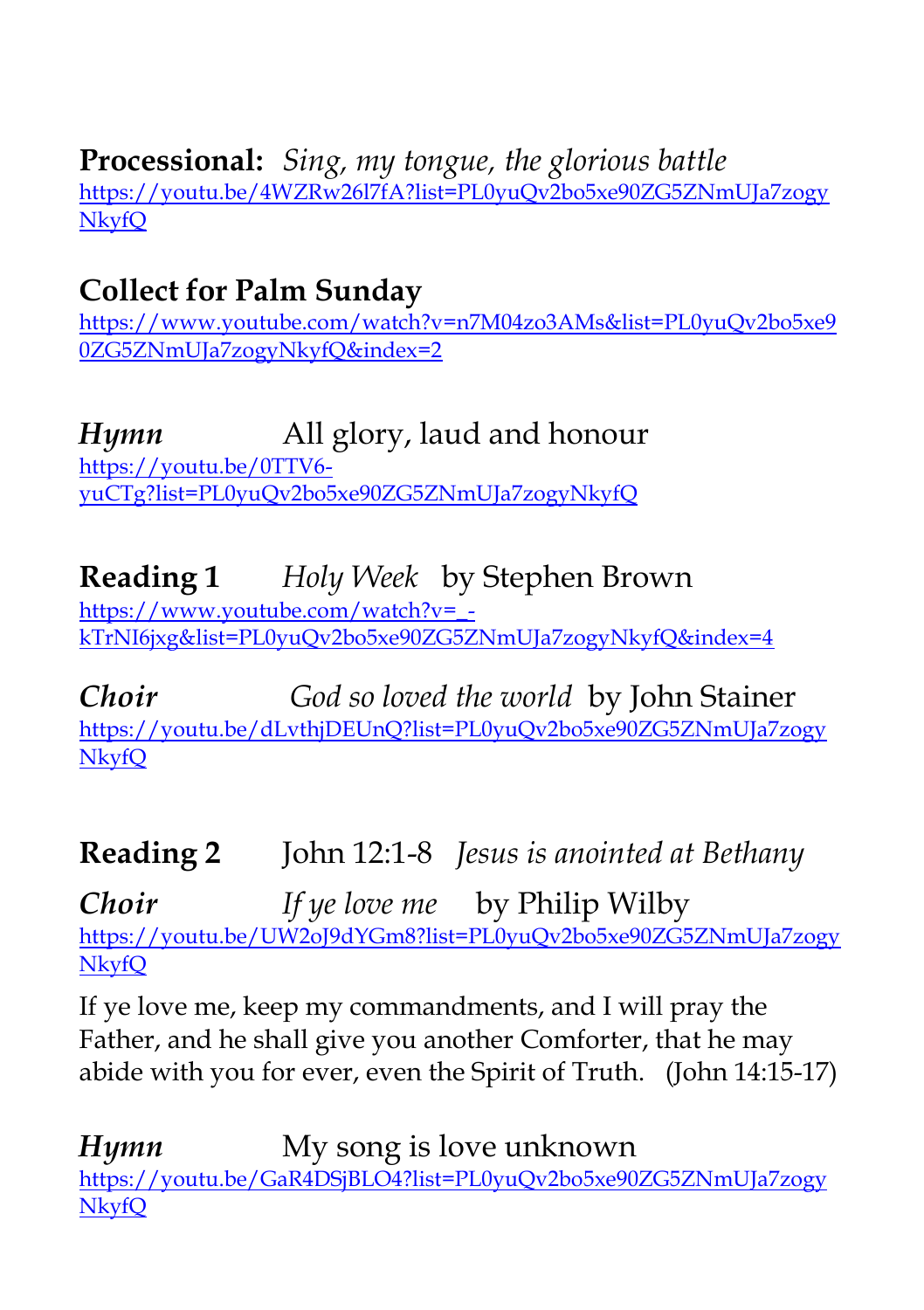**Reading 3** John 19:4-16 *Pilate and Jesus* [https://www.youtube.com/watch?v=ZppgBedYXCA&list=PL0yuQv2bo5xe9](https://www.youtube.com/watch?v=ZppgBedYXCA&list=PL0yuQv2bo5xe90ZG5ZNmUJa7zogyNkyfQ&index=9) [0ZG5ZNmUJa7zogyNkyfQ&index=9](https://www.youtube.com/watch?v=ZppgBedYXCA&list=PL0yuQv2bo5xe90ZG5ZNmUJa7zogyNkyfQ&index=9)

*Choir O Saviour of the world by John Goss* [https://youtu.be/0QLS98Y47Vs?list=PL0yuQv2bo5xe90ZG5ZNmUJa7zogyN](https://youtu.be/0QLS98Y47Vs?list=PL0yuQv2bo5xe90ZG5ZNmUJa7zogyNkyfQ) [kyfQ](https://youtu.be/0QLS98Y47Vs?list=PL0yuQv2bo5xe90ZG5ZNmUJa7zogyNkyfQ)

O Saviour of the world, who by thy Cross and precious blood hast redeemed us.

Save us and help us, we humbly beseech thee, o Lord.

## **Reading 4** An extract from *The Dream of the Rood*  (8th Century Anglo-Saxon poem, trans. Richard Hamer)

*<https://youtu.be/ECYXXD9Nvg0?list=PL0yuQv2bo5xe90ZG5ZNmUJa7zogyNkyfQ>*

*Hymn* When I survey the wondrous Cross [https://youtu.be/9EikGeNuoBA?list=PL0yuQv2bo5xe90ZG5ZNmUJa7zogy](https://youtu.be/9EikGeNuoBA?list=PL0yuQv2bo5xe90ZG5ZNmUJa7zogyNkyfQ) [NkyfQ](https://youtu.be/9EikGeNuoBA?list=PL0yuQv2bo5xe90ZG5ZNmUJa7zogyNkyfQ)

**Reading 5** John 19:16-30 *The Crucifixion* [https://www.youtube.com/watch?v=ZppgBedYXCA&list=PL0yuQv2bo5xe9](https://www.youtube.com/watch?v=ZppgBedYXCA&list=PL0yuQv2bo5xe90ZG5ZNmUJa7zogyNkyfQ&index=9) [0ZG5ZNmUJa7zogyNkyfQ&index=9](https://www.youtube.com/watch?v=ZppgBedYXCA&list=PL0yuQv2bo5xe90ZG5ZNmUJa7zogyNkyfQ&index=9)

## *Choir**Stabat Mater Dolorosa* by Pergolesi (1710-1736)

[https://youtu.be/QYsjwKuC-](https://youtu.be/QYsjwKuC-Wg?list=PL0yuQv2bo5xe90ZG5ZNmUJa7zogyNkyfQ)[Wg?list=PL0yuQv2bo5xe90ZG5ZNmUJa7zogyNkyfQ](https://youtu.be/QYsjwKuC-Wg?list=PL0yuQv2bo5xe90ZG5ZNmUJa7zogyNkyfQ)

Stabat Mater dolorosa juxta crucem lacrimosa, dum pendebat Filius.

*The sorrowing Mother stood weeping beside the cross, while the Son hung there.*